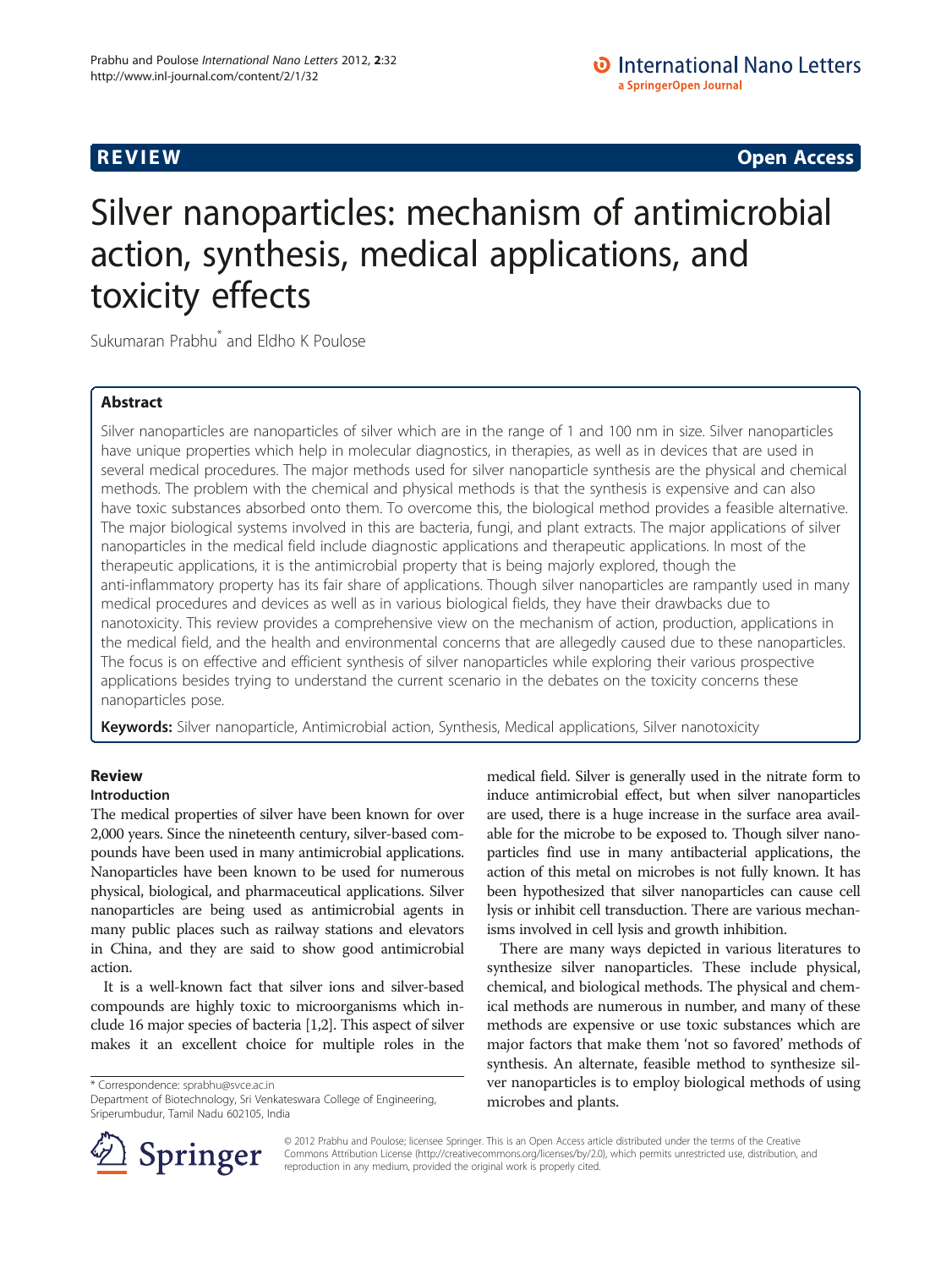Silver nanoparticles find use in many fields, and the major applications include their use as catalysts, as optical sensors of zeptomole  $(10^{-21})$  concentration, in textile engineering, in electronics, in optics, and most importantly in the medical field as a bactericidal and as a therapeutic agent. Silver ions are used in the formulation of dental resin composites; in coatings of medical devices; as a bactericidal coating in water filters; as an antimicrobial agent in air sanitizer sprays, pillows, respirators, socks, wet wipes, detergents, soaps, shampoos, toothpastes, washing machines, and many other consumer products; as bone cement; and in many wound dressings to name a few. Though there are various benefits of silver nanoparticles, there is also the problem of nanotoxicity of silver. There are various literatures that suggest that the nanoparticles can cause various environmental and health problems, though there is a need for more studies to be conducted to conclude that there is a real problem with silver nanoparticles.

This review provides an idea of the antimicrobial properties silver possesses as a nanoparticle, the various methods employed to synthesize silver nanoparticles, and an overview of their applications in the medical field and also discusses the toxicity of silver nanoparticles. The focus is on the characteristics of silver nanoparticles which make them excellent candidates for use in the medical field besides delving into the unique ability of certain biological systems to synthesize silver nanoparticles and also looks at the chances of these particles to induce toxicity in humans and the environment as a whole.

### Action of silver nanoparticles on microbes

The exact mechanism which silver nanoparticles employ to cause antimicrobial effect is not clearly known and is a debated topic. There are however various theories on the action of silver nanoparticles on microbes to cause the microbicidal effect.

Silver nanoparticles have the ability to anchor to the bacterial cell wall and subsequently penetrate it, thereby causing structural changes in the cell membrane like the permeability of the cell membrane and death of the cell. There is formation of 'pits' on the cell surface, and there is accumulation of the nanoparticles on the cell surface [[3](#page-7-0)]. The formation of free radicals by the silver nanoparticles may be considered to be another mechanism by which the cells die. There have been electron spin resonance spectroscopy studies that suggested that there is formation of free radicals by the silver nanoparticles when in contact with the bacteria, and these free radicals have the ability to damage the cell membrane and make it porous which can ultimately lead to cell death [[4,5](#page-7-0)].

It has also been proposed that there can be release of silver ions by the nanoparticles [\[6](#page-7-0)], and these ions can interact with the thiol groups of many vital enzymes and inactivate them [[7\]](#page-7-0). The bacterial cells in contact with

silver take in silver ions, which inhibit several functions in the cell and damage the cells. Then, there is the generation of reactive oxygen species, which are produced possibly through the inhibition of a respiratory enzyme by silver ions and attack the cell itself. Silver is a soft acid, and there is a natural tendency of an acid to react with a base, in this case, a soft acid to react with a soft base [\[8](#page-7-0)]. The cells are majorly made up of sulfur and phosphorus which are soft bases. The action of these nanoparticles on the cell can cause the reaction to take place and subsequently lead to cell death. Another fact is that the DNA has sulfur and phosphorus as its major components; the nanoparticles can act on these soft bases and destroy the DNA which would definitely lead to cell death [[9](#page-7-0)]. The interaction of the silver nanoparticles with the sulfur and phosphorus of the DNA can lead to problems in the DNA replication of the bacteria and thus terminate the microbes.

It has also been found that the nanoparticles can modulate the signal transduction in bacteria. It is a wellestablished fact that phosphorylation of protein substrates in bacteria influences bacterial signal transduction. Dephosphorylation is noted only in the tyrosine residues of gram-negative bacteria. The phosphotyrosine profile of bacterial peptides is altered by the nanoparticles. It was found that the nanoparticles dephosphorylate the peptide substrates on tyrosine residues, which leads to signal transduction inhibition and thus the stoppage of growth. It is however necessary to understand that further research is required on the topic to thoroughly establish the claims [[10](#page-7-0)] (Figure [1](#page-2-0)).

# Chemical and physical syntheses of silver nanoparticles

The production of nanoparticles majorly involves physical and chemical processes. Silver nanomaterials can be obtained by both the so-called 'top-down' and 'bottom-up' methods. The top-down method involves the mechanical grinding of bulk metals and subsequent stabilization of the resulting nanosized metal particles by the addition of colloidal protecting agents [\[11,12\]](#page-7-0). The bottom-up methods, on the other hand, include reduction of metals, electrochemical methods, and sonodecomposition.

There are various physical and chemical methods, of which the simplest method involves the chemical method of reduction of the metal salt  $AgBF_4$  by NaBH<sub>4</sub> in water. The obtained nanoparticles with the size range of 3 to 40 nm are characterized by transmission electron microscopy (TEM) and UV-visible (UV–vis) absorption spectroscopy to evaluate their quality [\[13](#page-7-0)]. There is the electrochemical method which involves the electroreduction of  $AgNO<sub>3</sub>$  in aqueous solution in the presence of polyethylene glycol. The nanoparticles thus produced are characterized by TEM, X-ray diffraction, and UV–vis absorption spectroscopy and are 10 nm in diameter [[14](#page-7-0)].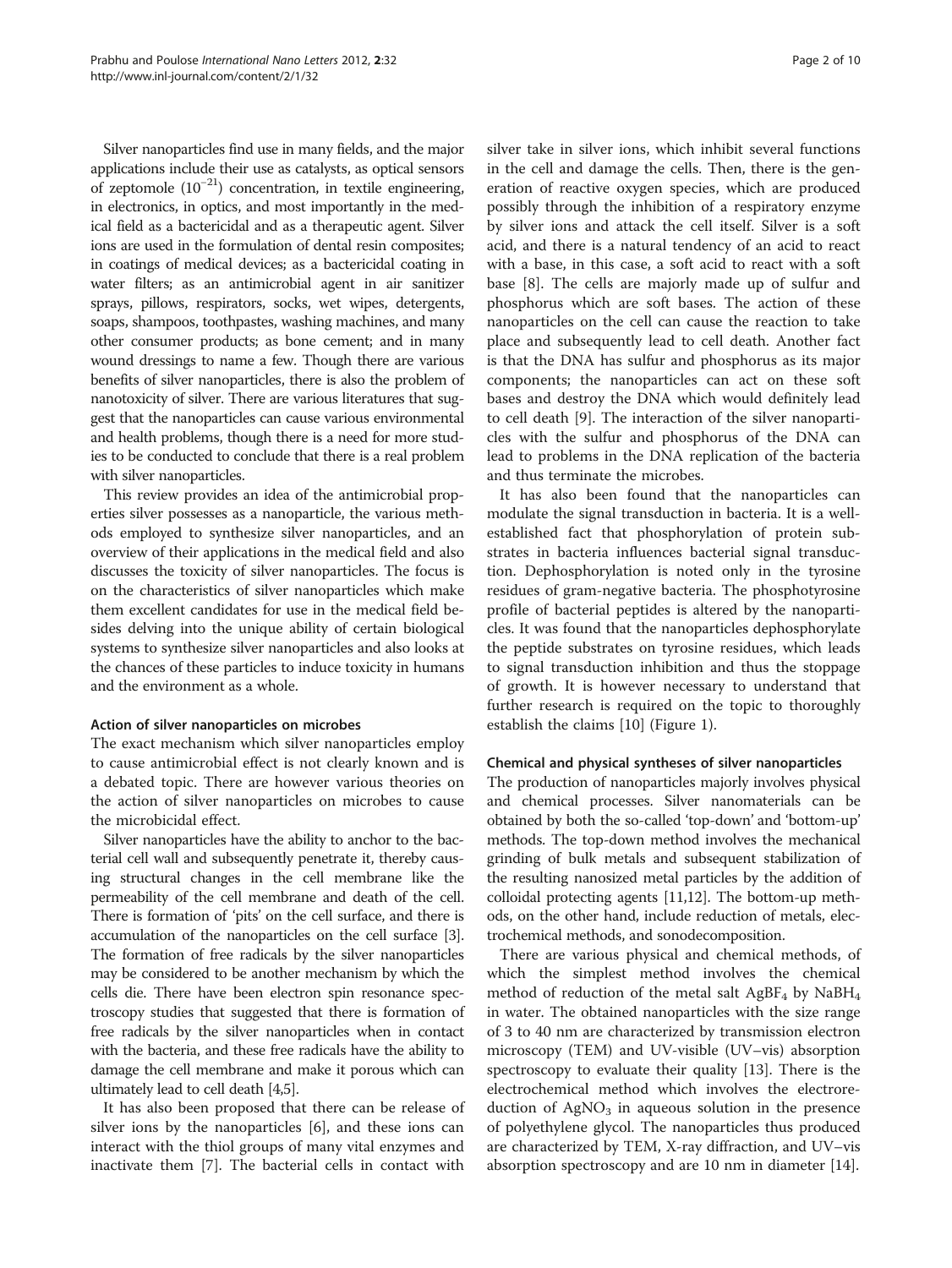<span id="page-2-0"></span>

Sonodecomposition, to yield silver nanoparticles, involves the usage of ultrasonic waves to induce cavitation, a phenomenon whereby the passage of ultrasonic waves through an aqueous solution yields microscopic bubbles that expand and ultimately burst. The synthesis of silver nanoparticles involves sonochemical reduction of an aqueous silver nitrate solution in an atmosphere of argon-hydrogen. The silver nanoparticles are then characterized by TEM, X-ray diffraction, absorption spectroscopy, differential scanning calorimetry, and EPR spectroscopy and are found to be 20 nm in diameter. The mechanism of the sonochemical reduction occurs due to the generation of hydrogen radicals during the sonication process [\[15\]](#page-7-0).

Nanoparticles are also synthesized within aqueous foams as a template. The method involves electrostatically complexing silver ions with an anionic surfactant aerosol in highly stable liquid foam. The foam is subsequently drained off and reduced by introducing sodium borohydride. These silver nanoparticles are extremely stable in solution, suggesting that the aerosol stabilizes them. This method gave nanoparticles of 5 to 40 nm in diameter [[16\]](#page-7-0).

A microwave synthesis of silver nanoparticles involves the reduction of silver nanoparticles using variable frequency microwave radiation as against the conventional heating method. The method yields a faster reaction and gives a higher concentration of silver nanoparticles with the same temperature and exposure. It was also found that the higher the concentration of silver nitrate used, the longer the reaction time was and the higher the

temperature, the bigger the particle size was, while the higher the poly(N-vinylpyrrolidone) concentration, the smaller the silver particle size was (between 15 and 25 nm) [[17](#page-7-0)].

There are also many more techniques of synthesizing silver nanoparticles, such as thermal decomposition in organic solvents [\[18\]](#page-7-0), chemical and photoreduction in reverse micelles [\[19,20](#page-7-0)], spark discharge [[21](#page-7-0)], and cryochemical synthesis [[22\]](#page-7-0) which yielded nanoparticles between the ranges of 5 to 80 nm in diameter.

### Biological synthesis of silver nanoparticles

The problem with most of the chemical and physical methods of nanosilver production is that they are extremely expensive and also involve the use of toxic, hazardous chemicals, which may pose potential environmental and biological risks. It is an unavoidable fact that the silver nanoparticles synthesized have to be handled by humans and must be available at cheaper rates for their effective utilization; thus, there is a need for an environmentally and economically feasible way to synthesize these nanoparticles. The quest for such a method has led to the need for biomimetic production of silver nanoparticles whereby biological methods are used to synthesize the silver nanoparticles. The growing need to develop environmentally friendly and economically feasible technologies for material synthesis led to the search for biomimetic methods of synthesis [\[23\]](#page-7-0). In most cases, the chemical synthesis methods lead to some chemically toxic substances being absorbed on the surface and can hinder their usage in medical applications [[24](#page-7-0)]. There are three major sources of synthesizing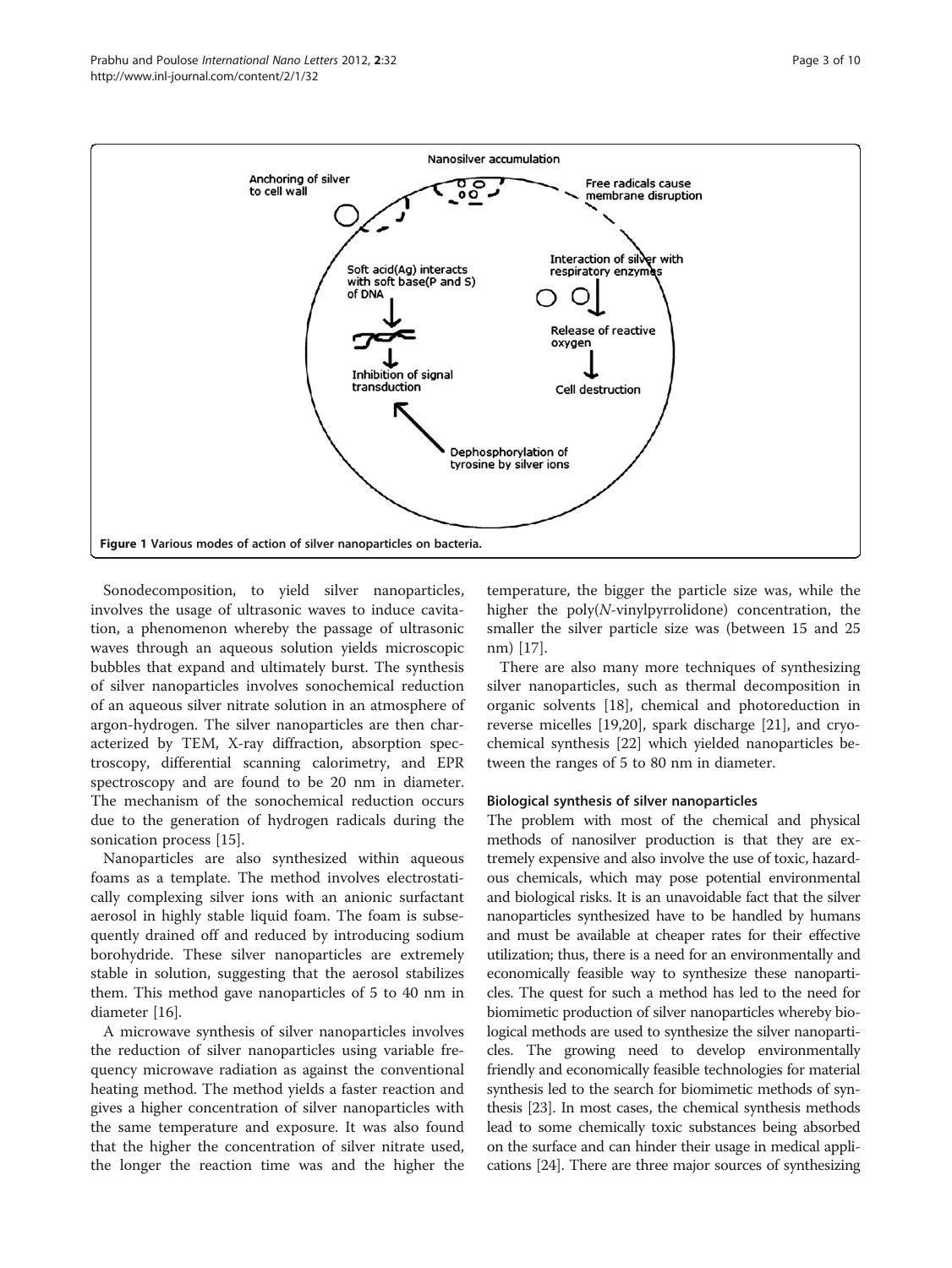silver nanoparticles: bacteria, fungi, and plant extracts. Biosynthesis of silver nanoparticles is a bottom-up approach that mostly involves reduction/oxidation reactions. It is majorly the microbial enzymes or the plant phytochemicals with antioxidant or reducing properties that act on the respective compounds and give the desired nanoparticles. The three major components involved in the preparation of nanoparticles using biological methods are the solvent medium for synthesis, the environmentally friendly reducing agent, and a nontoxic stabilizing agent.

The first evidence of bacteria synthesizing silver nanoparticles was established using the Pseudomonas stutzeri AG259 strain that was isolated from silver mine [[25](#page-7-0)]. There are some microorganisms that can survive metal ion concentrations and can also grow under those conditions, and this phenomenon is due to their resistance to that metal. The mechanisms involved in the resistance are efflux systems, alteration of solubility and toxicity via reduction or oxidation, biosorption, bioaccumulation, extracellular complex formation or precipitation of metals, and lack of specific metal transport systems [\[26\]](#page-7-0). There is also another aspect that though these organisms can grow at lower concentrations, their exposure to higher concentrations of metal ions can induce toxicity.

The most widely accepted mechanism of silver biosynthesis is the presence of the nitrate reductase enzyme. The enzyme converts nitrate into nitrite. In in vitro synthesis of silver using bacteria, the presence of alpha-nicotinamide adenine dinucleotide phosphate reduced form (NADPH) dependent nitrate reductase would remove the downstream processing step that is required in other cases. During the reduction, nitrate is converted into nitrite and the electron is transferred to the silver ion; hence, the silver ion is reduced to silver  $(Ag^+$  to  $Ag^0$ ). This has been said to be observed in Bacillus licheniformis which is known to secrete NADPH and NADPH-dependent enzymes like nitrate reductase that effectively converts  $Ag<sup>+</sup>$  to  $Ag<sup>0</sup>$  [[27](#page-7-0)]. The mechanism was further confirmed by using purified nitrate reductase from Fusarium oxysporum and silver nitrate along with NADPH in a test tube, and the change in the color of the reaction mixture to brown and further analysis confirmed that silver nanoparticles were obtained [[28](#page-7-0)]. There are also cases which indicate that there are other ways to biosynthesize silver nanoparticles without the presence of enzymes. It was found that dried cells of Lactobacillus sp. A09 can reduce silver ions by the interaction of the silver ions with the groups on the microbial cell wall [\[29\]](#page-7-0) (Table [1](#page-4-0)).

When in comparison with bacteria, fungi can produce larger amounts of nanoparticles because they can secrete larger amounts of proteins which directly translate to higher productivity of nanoparticles [[40\]](#page-8-0). The mechanism of silver nanoparticle production by fungi is said to follow the following steps: trapping of  $Ag<sup>+</sup>$  ions at the surface of the fungal cells and the subsequent reduction of the silver ions by the enzymes present in the fungal system [\[41\]](#page-8-0). The extracellular enzymes like naphthoquinones and anthraquinones are said to facilitate the reduction. Considering the example of *F. oxysporum*, it is believed that the NADPH-dependent nitrate reductase and a shuttle quinine extracellular process are responsible for nanoparticle formation [\[42](#page-8-0)]. Though the exact mechanism involved in silver nanoparticle production by fungi is not fully deciphered, it is believed that the abovementioned phenomenon is responsible for the process. A major drawback of using microbes to synthesize silver nanoparticles is that it is a very slow process when in comparison with plant extracts. Hence, the use of plant extracts to synthesize silver nanoparticles becomes an option that is feasible (Table [2\)](#page-4-0).

The major advantage of using plant extracts for silver nanoparticle synthesis is that they are easily available, safe, and nontoxic in most cases, have a broad variety of metabolites that can aid in the reduction of silver ions, and are quicker than microbes in the synthesis.

The main mechanism considered for the process is plant-assisted reduction due to phytochemicals. The main phytochemicals involved are terpenoids, flavones, ketones, aldehydes, amides, and carboxylic acids. Flavones, organic acids, and quinones are water-soluble phytochemicals that are responsible for the immediate reduction of the ions. Studies have revealed that xerophytes contain emodin, an anthraquinone that undergoes tautomerization, leading to the formation of the silver nanoparticles. In the case of mesophytes, it was found that they contain three types of benzoquinones: cyperoquinone, dietchequinone, and remirin. It was suggested that the phytochemicals are involved directly in the reduction of the ions and formation of silver nanoparticles [[53\]](#page-8-0). Though the exact mechanism involved in each plant varies as the phytochemical involved varies, the major mechanism involved is the reduction of the ions (Table [3\)](#page-5-0).

### Medical applications of silver nanoparticles

Silver nanoparticles, due to their unique properties, find use in many day-to-day applications in human life. A few examples include their addition in house cleaning chemicals, in fabric cleaners, as antireflection coatings, to improve the transfer of heat from collectors of solar energy to their fuel tanks, to produce high-performance delicate electronics, and in hundreds of other applications. Though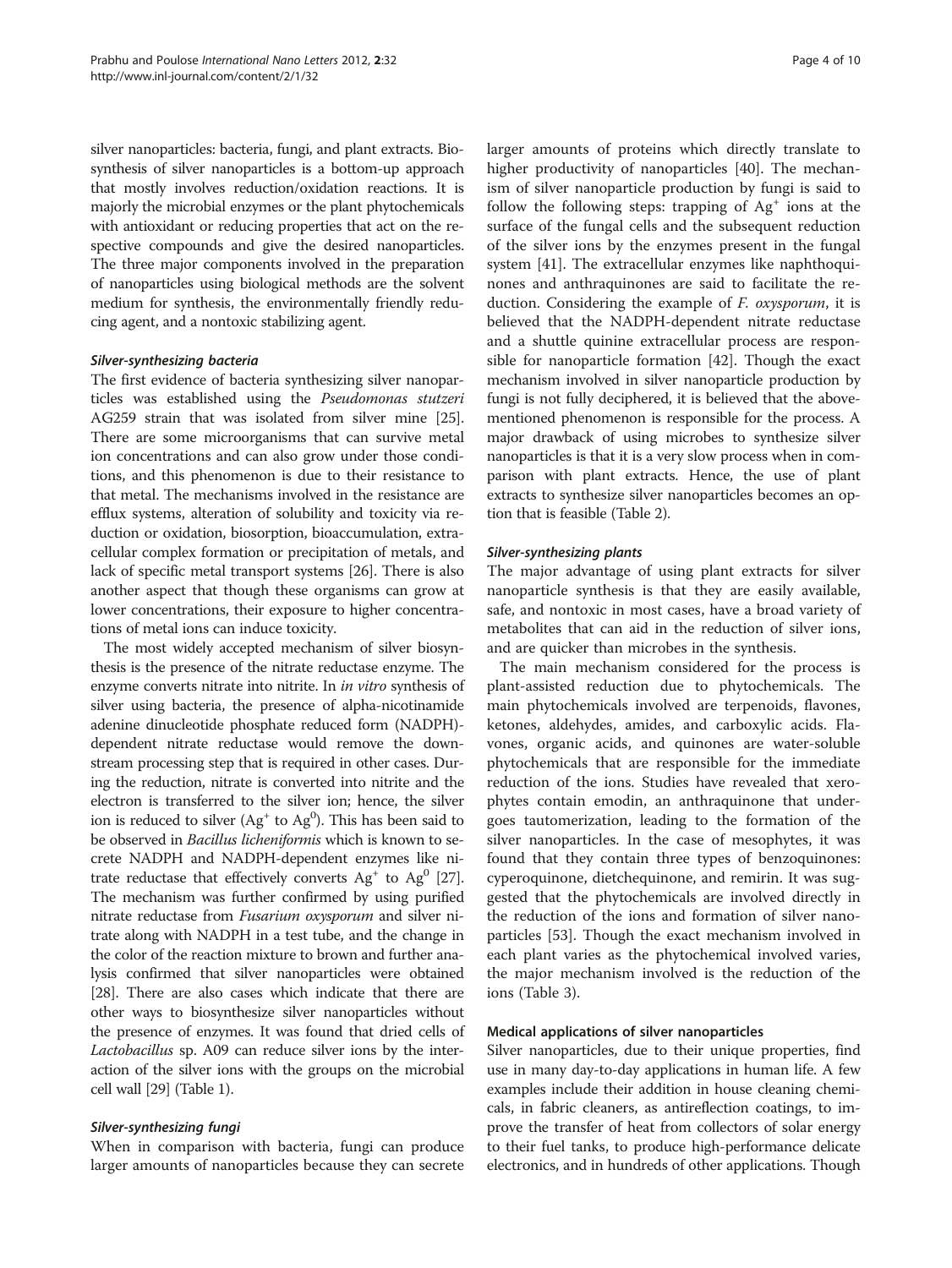| Serial number  | Organism                | Particle size (nm) | Reference |
|----------------|-------------------------|--------------------|-----------|
|                | P. stutzeri AG259       | 200                | $[30]$    |
| 2              | Bacillus megaterium     | 46.9               | [31]      |
| 3              | Plectonema boryanum     | 1 to 200           | $[32]$    |
| $\overline{4}$ | Enterobacter cloacae    | 50 to 100          | [33]      |
| 5              | Escherichia coli        | 5 to 25            | $[34]$    |
| 6              | B. licheniformis        | 50                 | $[35]$    |
| $\overline{7}$ | Lactobacillus fermentum | 11.2               | $[36]$    |
| 8              | Klebsiella pneumonia    | 50                 | $[37]$    |
| 9              | Proteus mirabilis       | 10 to 20           | $[38]$    |
| 10             | Brevibacterium casei    | 50                 | $[39]$    |

<span id="page-4-0"></span>Table 1 Silver-synthesizing bacteria and the synthesized particle size

all these are important applications of silver nanoparticles, perhaps their need is most desired in the medical field.

The general aspect of nanoparticles is that the small size of nanoparticles provides for a larger surface area for the particle and hence increases the effect. The nanosize of the particles also increases the penetration potential of the silver particles, hence again aiding in better utilization of the metal properties. Based on the size factor alone, nanoparticles have the ability to penetrate the circulatory system and translocate even the blood–brain barrier in the human system.

The antimicrobial nature of silver nanoparticles is the most exploited nature of silver nanoparticles in the medical field, though the anti-inflammatory nature is also considered immensely useful in the medical field. Initial studies have suggested that the acceleration of wound healing in the presence of nanoparticles is due to the reduction of local matrix metalloproteinase (MMP) activity and the increase in neutrophil apoptosis within the wound. It has been suggested that the MMP can induce inflammation and hence cause non-healing wounds [[64\]](#page-8-0). A reduction in the levels of pro-inflammatory cytokines was also demonstrated in a mouse model with burn injury when silver nanoparticles were introduced [[65](#page-8-0)]. It was also found that silver nanoparticles can inhibit the activities of interferon gamma and tumor necrosis factor alpha which are involved in inflammation [\[66](#page-8-0)]. Though these studies prove that silver nanoparticles are involved in the anti-inflammatory effects, the exact, precise mechanism of action remains to be determined. The anti-inflammatory effects induced by nanosilver however make it an excellent candidate for use as antiinflammatory agents that can be used for various therapies.

Dr. Robert Burrell is said to have developed the world's first nanosilver-based wound dressing in 1995. He developed Acticoat that speeds up the healing process and removes scars if any [\[67\]](#page-8-0). Acticoat has become the final word when it comes to wound dressings; however, there are numerous other players in the same field. It is sold worldwide by Smith & Nephew plc. Nanosilver is effective due to the fact that it has a much better effect on the bacteria that tend to infect the wound and due to the fact that it can easily penetrate the wound through the body fluids. The most prominent players in silver-based wound healing are Acticoat 7, Acticoat Moisture Control, Acticoat Absorbent, Silvercel, Aquacel Ag, Contreet F, Urgotol SSD, and Actisorb.

In July 2010, there were reports that scientists at the University of Bath and the burns team of the South West

| Serial number  | Organism                    | Particle size (nm) | Reference |
|----------------|-----------------------------|--------------------|-----------|
|                | Verticillium sp.            | 25                 | $[43]$    |
| 2              | Phoma sp. 3.2883            | 70                 | $[44]$    |
| 3              | F. oxysporum                | 20 to 50           | $[45]$    |
| $\overline{4}$ | Phanerochaete chrysosporium | 100                | $[46]$    |
| 5              | Aspergillus fumigatus       | 5 to 25            | $[47]$    |
| 6              | Aspergillus flavus          | 7 to 10            | $[48]$    |
| 7              | Fusarium semitectum         | 10 to 60           | $[49]$    |
| 8              | Coriolus versicolor         | 350 to 600         | $[50]$    |
| 9              | Fusarium solani             | 5 to 35            | $[51]$    |
| 10             | Aspergillus clavatus        | 10 to 25           | $[52]$    |

Table 2 Silver-synthesizing fungi and the synthesized particle size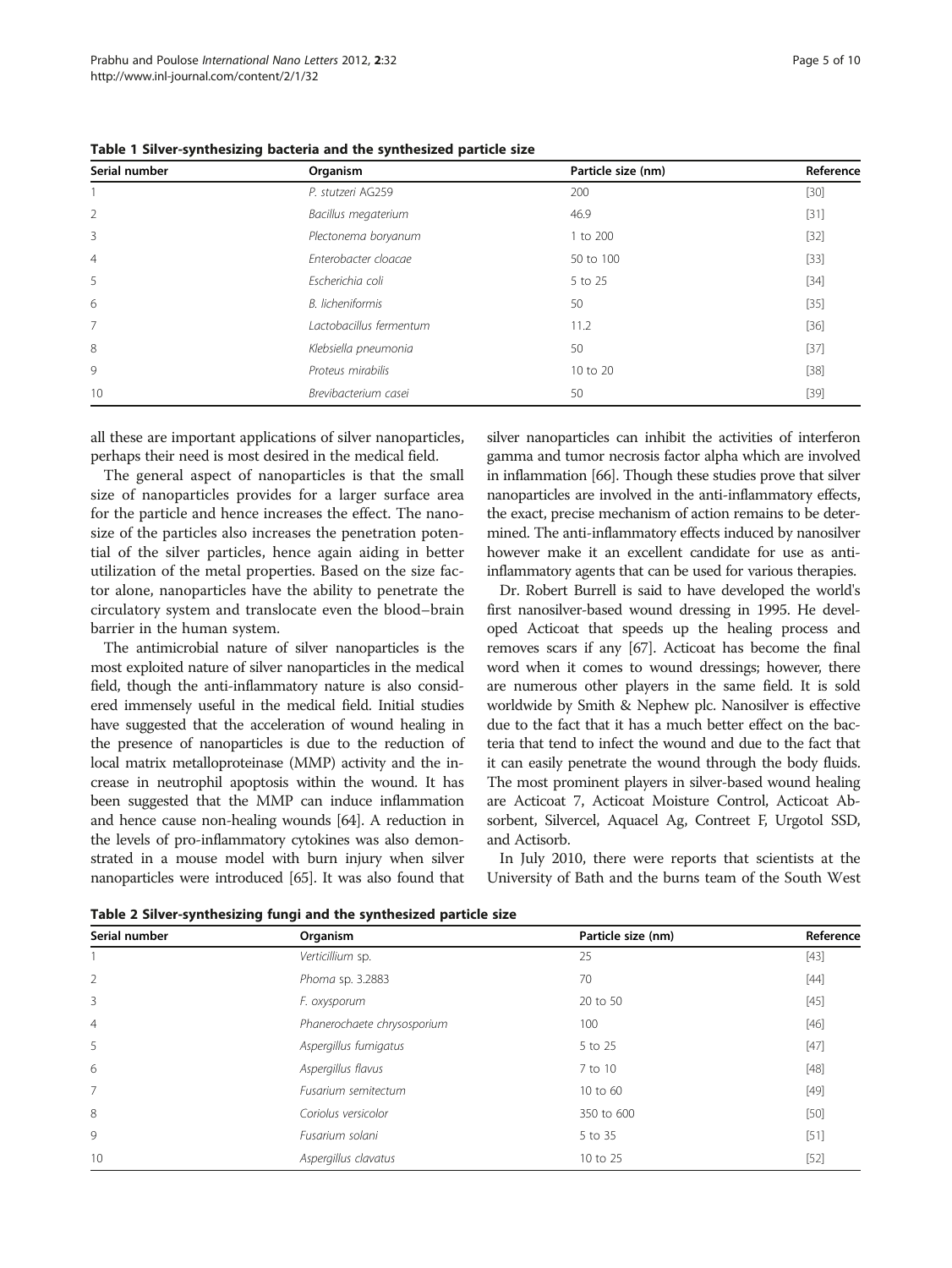| Serial number  | Organism                   | Particle size (nm) | Reference |
|----------------|----------------------------|--------------------|-----------|
|                | Medicago sativa            | 2 to 20            | $[54]$    |
| 2              | Azadirachta indica         | 50                 | $[55]$    |
| 3              | Aloe vera                  | 15 to 20           | $[56]$    |
| $\overline{4}$ | Cinnamomum camphora leaf   | 55 to 80           | $[57]$    |
| 5              | Carica papaya fruit        | 15                 | $[58]$    |
| 6              | Cinnamomum zeylanicum bark | 50 to 100          | $[59]$    |
| $\overline{7}$ | Jatropha curcas            | 10 to 20           | [60]      |
| 8              | Desmodium triflorum        | 5 to 20            | $[61]$    |
| 9              | Coriandrum sativum leaf    | 26                 | $[62]$    |
| 10             | Piper betle leaf           | 3 to 37            | $[63]$    |

<span id="page-5-0"></span>Table 3 Silver-synthesizing plants and the synthesized particle size

UK Paediatric Burns Centre at Frenchay Hospital in Bristol were working on an advanced bandage that works by releasing antibiotics from nanocapsules triggered by the presence of pathogenic bacteria. The dressing is said to have the potential to change color when the antibiotic is released and hence alerting that there is an infection in the wound. Experts believe that this dressing has great potential in treating burn victims who are susceptible to toxic shock syndrome. With the advent of such system, there can be a reduction in antibiotic resistance [\[68\]](#page-8-0). As of 2012, reports suggest that the bandage could be commercialized any time soon. There are newer, efficient, and safer silver nanoparticle-based wound dressings that are being introduced in the market.

Silver nanoparticles are used in bone cements that are used as artificial joint replacements. Polymethyl methacrylate loaded with nanosilver is being considered as bone cement as the nanosilver can induce antimicrobial activity [\[69](#page-8-0)]. Ultrahigh molecular weight polyethylene has been the preferred choice for fabricating inserts for total joint replacement components, but it is susceptible to wear and tear which is a major drawback. To overcome this, silver nanoparticles were added, and the presence of silver nanoparticles drastically reduced the wear and tear of the polymer [\[70\]](#page-8-0). The currently used methods to prevent surgical infection include antibiotics and antiseptics. Surgical meshes are used to bridge large wounds and for tissue repairs. Though these meshes are effective, they are susceptible to microbial infections. Silver nanoparticlecoated polypropylene mesh is said to have good antimicrobial activity and can be considered an ideal candidate for surgical meshes [\[71\]](#page-8-0). The antimicrobial property of silver nanoparticles is documented, and it has immense potential to be used in disinfectants [[72](#page-8-0)]. It is also believed that most medical treatments such as intravenous catheters, endotracheal tubes, wound dressings, bone cements, and dental fillings can all make use of nanosilver to prevent microbial infections.

Nanosilver also has the capacity to be used in biosensing. The plasmonic properties of nanosilver are dictated by its shape, size, and the dielectric medium that surrounds it. Its properties in the dielectric medium that can be exploited make it an ideal candidate for biosensing. Nanosilver biosensors can effectively biosense a large number of proteins that normal biosensors find hard to detect. This unique advantage that nanosilver has can be utilized for detecting various abnormalities and diseases in the human body including cancer [[73\]](#page-8-0).

The plasmonic properties of nanosilver also make it an excellent candidate for bioimaging as they, contrary to commonly used fluorescent dyes, do not undergo photobleaching and can be used to monitor dynamic events over an extended period of time [\[74\]](#page-8-0). The plasmonic nature of nanosilver can also be used to destroy unwanted cells. The cells can be conjugated to the target cells and then be used to absorb light and convert it to thermal energy; the thermal energy can lead to thermal ablation of the target cells [[75\]](#page-8-0).

Studies over the years have proven that it is difficult to remove silver completely if deposited in the body. Animal and human studies have indicated that nanosilver can be excreted through the hair, urine, and feces majorly [[76\]](#page-8-0). However, the main excretion source is biliary excretion. Once orally administered, silver particles pass through the liver, then into the bile, and is excreted out through feces. In the case of inhalation, the particles enter the lungs and subsequently the blood stream and the other organs and are excreted out through urine or feces. The silver particles can enter the body through the skin too from where they enter the blood stream and are taken to various organs and are finally excreted out through urine or feces.

### Toxicity of silver nanoparticles

The unique physical and chemical properties of silver nanoparticles make them excellent candidates for a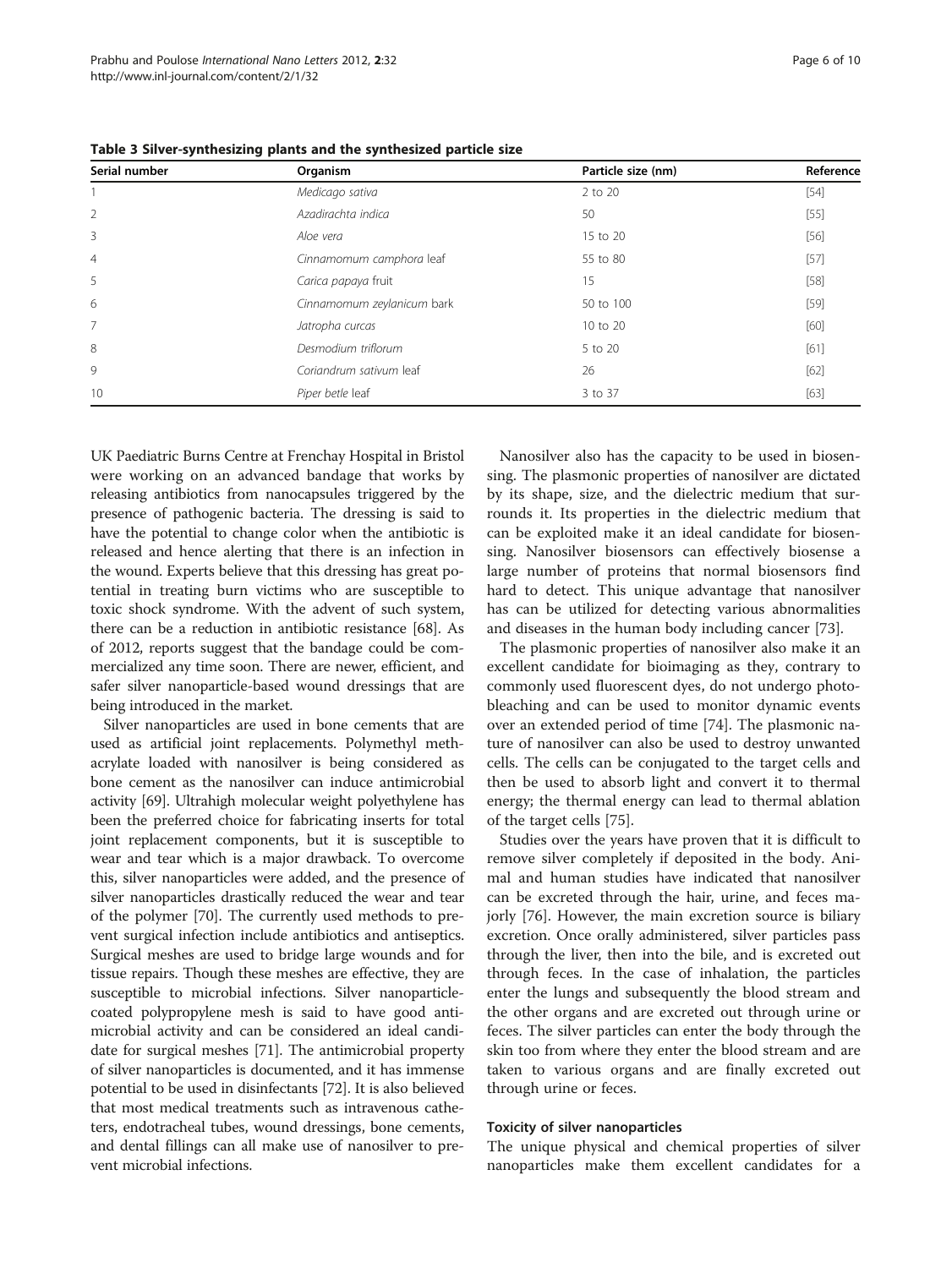number of day-to-day activities, and also the antimicrobial and anti-inflammatory properties make them excellent candidates for many purposes in the medical field. However, there are studies and reports that suggest that nanosilver can allegedly cause adverse effects on humans as well as the environment.

It is estimated that tonnes of silver are released into the environment from industrial wastes, and it is believed that the toxicity of silver in the environment is majorly due to free silver ions in the aqueous phase. The adverse effects of these free silver ions on humans and all living beings include permanent bluish-gray discoloration of the skin (argyria) or the eyes (argyrosis), and exposure to soluble silver compounds may produce toxic effects like liver and kidney damage; eye, skin, respiratory, and intestinal tract irritations; and untoward changes in blood cells [[77\]](#page-8-0).

Since the beginning of the twenty-first century, nanosilver has been gaining popularity and is now being used in almost every field, most importantly the medical field. However, there have been reports of how nanosilver cannot discriminate between different strains of bacteria and can hence destroy microbes beneficial to the ecology [[78\]](#page-8-0). There are only very few studies conducted to assess the toxicity of nanosilver. In one study, in vitro toxicity assay of silver nanoparticles in rat liver cells has shown that even low-level exposure to silver nanoparticles resulted in oxidative stress and impaired mitochondrial function [\[79\]](#page-8-0). Silver nanoparticles also proved to be toxic to in vitro mouse germ line stem cells as they impaired mitochondrial function and caused leakage through the cell membranes. Nanosilver aggregates are said to be more cytotoxic than asbestos [[80\]](#page-8-0). There is evidence that shows that silver ions cause changes in the permeability of the cell membrane to potassium and sodium ions at concentrations that do not even limit sodium, potassium, ATP, or mitochondrial activity [\[81](#page-9-0)]. The literature also proves that nanosilver can induce toxic effects on the proliferation and cytokine expression by peripheral blood mononuclear cells [\[66](#page-8-0)]. Nanosilver is also known to show severe toxic effects on the male reproductive system. Research shows that nanosilver can cross the blood-testes barrier and be deposited in the testes where they adversely affect the sperm cells [\[82](#page-9-0)]. Even commercially available silver-based dressings have been proved to have cytotoxic effects on various experimental models [\[83](#page-9-0)]. In vivo studies on the oral toxicity of nanosilver on rats have indicated that the target organ in mouse for the nanosilver was the liver. It was also found from histopathological studies that there was a higher incidence of bile duct hyperplasia, with or without necrosis, fibrosis, and pigmentation in the study animals [\[84\]](#page-9-0). Studies have also suggested that there is release of silver when the nanoparticles are stored over a

period of time. Hence, it has to be said that aged nanosilver is more toxic than new nanosilver [[85](#page-9-0)].

Nanosilver with its antimicrobial activity can hinder the growth of many 'friendly' bacteria in the soil. By showing toxic effects on denitrifying bacteria, silver can disrupt the denitrification process, which involves the conversion of nitrates into nitrogen gas which is essential for the plants. Loss of environmental denitrification through reduction of plant productivity can lead to eutrophication of rivers, lakes, and marine ecosystems and destroy the ecosystem [\[86](#page-9-0)]. Nanosilver also has toxic effects on aquatic animals because silver ions can interact with the gills of fish and inhibit basolateral Na<sup>+</sup>-K<sup>+</sup>-ATPase activity, which can in turn inhibit osmoregulation in the fish [[87](#page-9-0)]. To understand the toxic potential nanosilver has on the freshwater environment, the Daphnia magna 48-h immobilization test was conducted, and the results showed that the silver nanoparticles have to be classified under 'category acute 1' as per the Globally Harmonized System of Classification and Labelling of Chemicals, suggesting that the release of nanosilver into the environment has to be carefully considered [[88\]](#page-9-0).

Though these studies tend to suggest that nanosilver can induce toxicity to living beings, it has to be understood that the studies on nanosilver toxicity were done in *in vitro* conditions which are drastically different from in vivo conditions and at quite high concentrations of nanosilver particles. Hence, it is imperative that more studies be carried out to assess the toxicity effect nanosilver has *in vivo* before a conclusion on its toxicity is reached.

### Conclusions

Silver has always been an excellent antimicrobial and has been used for the purpose for ages. The unique physical and chemical properties of silver nanoparticles only increase the efficacy of silver. Though there are many mechanisms attributed to the antimicrobial activity shown by silver nanoparticles, the actual and most reliable mechanism is not fully understood or cannot be generalized as the nanoparticles are found to act on different organisms in different ways. Chemical and physical methods of silver nanoparticle synthesis were being followed over the decades, but they are found to be expensive and the use of various toxic chemicals for their synthesis makes the biological synthesis the more preferred option. Though bacterial, fungal, and plant extract sources can be used for nanosilver synthesis, the easy availability, the nontoxic nature, the various options available, and the advantage of quicker synthesis make plant extracts the best and an excellent choice for nanosilver synthesis. The uses of silver nanoparticles are varied and many, but the most exploited and desired aspect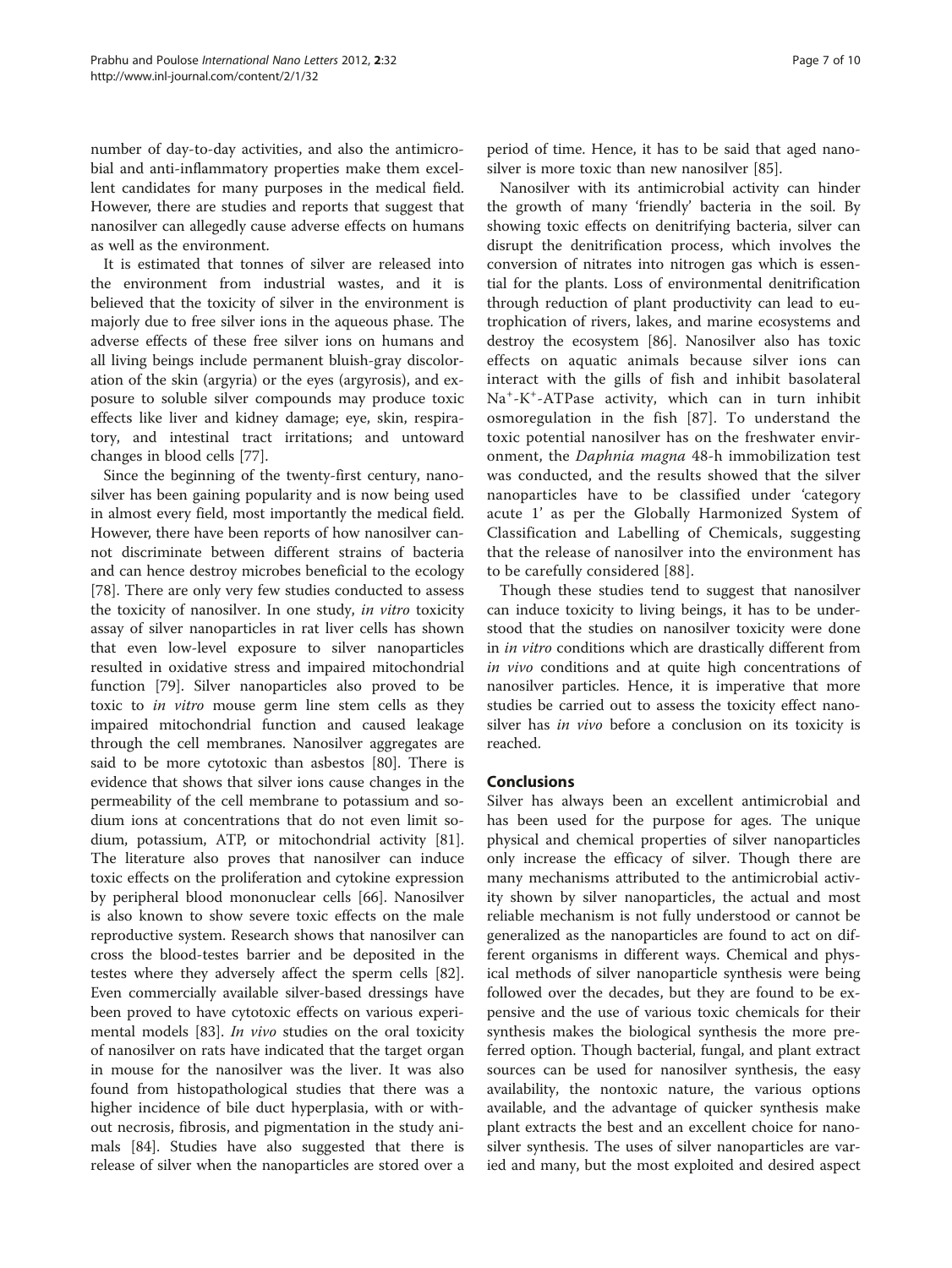<span id="page-7-0"></span>is their antimicrobial capacity and anti-inflammatory capacity. This has been utilized in various processes in the medical field and has hence been exploited well. However, the downside of silver nanoparticles is that they can induce toxicity at various degrees. It is suggested that higher concentrations of silver nanoparticles are toxic and can cause various health problems. There are also studies that prove that nanoparticles of silver can induce various ecological problems and disturb the ecosystem if released into the environment. Hence, care has to be taken to utilize this marvel well and in a good, effective, and efficient way, understanding its limitations and taking extreme care that it does not cause any harm to an individual or the environment. It can be believed that if utilized properly, silver nanoparticles can be a good friend, but if used haphazardly, they can become a mighty foe. Hence, this current review concludes with a hope and prayer that there would be mechanisms devised to nullify any toxicity caused by nanosilver to humans and the environment so that the unique properties of this substance can be put to great use for human betterment without any controversies.

### Competing interests

The authors declare that they have no competing interests.

### Authors' contributions

SP collected all the reprints, understood the concept, and wrote the introduction and conclusion parts under review. EKP wrote the contents and concepts of the remaining subheadings under the guidance of SP. Both authors read and approved the final manuscript.

### Received: 2 June 2012 Accepted: 10 October 2012 Published: 29 October 2012

### References

- 1. Slawson, RM, Trevors, JT, Lee, H: Silver accumulation and resistance in Pseudomonas stutzeri. Arch. Microbiol. 158, 398–404 (1992)
- 2. Zhao, GJ, Stevens, SE: Multiple parameters for the comprehensive evaluation of the susceptibility of Escherichia coli to the silver ion. Biometals 11, 27–32 (1998)
- 3. Sondi, I, Salopek-Sondi, B: Silver nanoparticles as antimicrobial agent: a case study on E. coli as a model for Gram-negative bacteria. J. Colloid Interface Sci. 275, 177–182 (2004)
- 4. Danilcauk, M, Lund, A, Saldo, J, Yamada, H, Michalik, J: Conduction electron spin resonance of small silver particles. Spectrochimaca. Acta. Part A. 63, 189–191 (2006)
- 5. Kim, JS, Kuk, E, Yu, K, Kim, JH, Park, SJ, Lee, HJ, Kim, SH, Park, YK, Park, YH, Hwang, C-Y, Kim, YK, Lee, YS, Jeong, DH, Cho, MH: Antimicrobial effects of silver nanoparticles. Nanomedicine 3, 95–101 (2007)
- 6. Feng, QL, Wu, J, Chen, GQ, Cui, FZ, Kim, TN, Kim, JO: A mechanistic study of the antibacterial effect of silver ions on Escherichia coli and Staphylococcus aureus. J. Biomed. Mater. Res. 52, 662–668 (2008)
- Matsumura, Y, Yoshikata, K, Kunisaki, S, Tsuchido, T: Mode of bacterial action of silver zeolite and its comparison with that of silver nitrate. Appl. Environ. Microbiol. 69, 4278–4281 (2003)
- 8. Morones, JR, Elechiguerra, JL, Camacho, A, Holt, K, Kouri, JB, Ramirez, JT, Yacaman, MJ: The bactericidal effect of silver nanoparticles. Nanotechnology 16, 2346–2353 (2005)
- Hatchett, DW, Henry, S: Electrochemistry of sulfur adlayers on low-index faces of silver. J. Phys. Chem. 100, 9854–9859 (1996)
- 10. Shrivastava, S, Bera, T, Roy, A, Singh, G, Ramachandrarao, P, Dash, D: Characterisation of enhanced antibacterial effects of novel silver nanoparticles. Nanotechnology 18, 1–9 (2007)
- 11. Gaffet, E, Tachikart, M, El Kedim, O, Rahouadj, R: Nanostructural materials formation by mechanical alloying: morphologic analysis based on transmission and scanning electron microscopic observations. Mater. Charact 36, 185–190 (1996)
- 12. Amulyavichus, A, Daugvila, A, Davidonis, R, Sipavichus, C: Study of chemical composition of nanostructural materials prepared by laser cutting of metals. Fizika Met. Met. 85, 111–117 (1998)
- 13. Thirumalai Arasu, V, Prabhu, D, Soniya, M: Stable silver nanoparticle synthesizing methods and its applications. J. Bio. Sci. Res. 1, 259–270 (2010)
- 14. Zhu, J, Liao, X, Chen, H-Y: Electrochemical preparation of silver dendrites in the presence of DNA. Mater. Res. Bull. 36, 1687–1692 (2001)
- 15. Salkar, RA, Jeevanandam, P, Aruna, ST, Koltypin, Y, Gedanken, A: The sonochemical preparation of amorphous silver nanoparticles. J. Mater. Chem. 9, 1333–1335 (1999)
- 16. Mandal, S, Arumugam, S, Pasricha, R, Sastry, M: Silver nanoparticles of variable morphology synthesized in aqueous foams as novel templates. Bull. Mater. Sci. 28, 503–510 (2001)
- 17. Jiang, H, Moon, K, Zhang, Z, Pothukuchi, S, Wong, CP: Variable frequency microwave synthesis of silver nanoparticles. J. Nanopart. Res. 8, 117–124 (2006)
- 18. Esumi, K, Tano, T, Torigue, K, Meguro, K: Preparation and characterization of bimetallic Pd-Cu colloids by thermal decomposition of their acetate compounds in organic solvents. Chem. Mater. 2, 564–56 (1990)
- 19. Pileni, MP: Fabrication and physical properties of self-organized silver nanocrystals. Pure Appl. Chem. 72, 53–65 (2000)
- 20. Sun, YP, Atorngitjawat, P, Meziani, MJ: Preparation of silver nanoparticles via rapid expansion of water in carbon dioxide microemulsion into reductant solution. Langmuir 17, 5707–5710 (2001)
- 21. Tien, DC, Tseng, KH, Liao, CY, Tsung, TT: Colloidal silver fabrication using the spark discharge system and its antimicrobial effect on Staphylococcus aureus. Med. Eng. Phys. 30, 948–952 (2007)
- 22. Sergeev, MB, Kasaikin, AV, Litmanovich, AE: Cryochemical synthesis and properties of silver nanoparticle dispersions stabilised by poly(2 dimethylaminoethyl methacrylate). Mendeleev. Commun. 9, 130–132 (1999)
- 23. Kalishwaralal, K, Deepak, V, Ramkumarpandian, S, Nellaiah, H, Sangiliyandi, G: Extracellular biosynthesis of silver nanoparticles by the culture supernatant of Bacillus licheniformis. Mater. Lett. 62, 4411–4413 (2008)
- 24. Parashar, UK, Saxena, SP, Srivastava, A: Bioinspired synthesis of silver nanoparticles. Dig. J. Nanomat. Biostruct. 4, 159–166 (2009)
- 25. Haefeli, C, Franklin, C, Hardy, K: Plasmid-determined silver resistance in Pseudomonas stutzeri isolated from a silver mine. J. Bacteriol. 158, 389–392 (1984)
- 26. Husseiny, MI, Aziz, MAE, Badr, Y, Mahmoud, MA: Biosynthesis of gold nanoparticles using Pseudomonas aeruginosa. Spectrochimica. Acta. Part A. 67, 1003–1006 (2006)
- 27. Vaidyanathan, R, Gopalram, S, Kalishwaralal, K, Deepak, V, Pandian, SR, Gurunathan, S: Enhanced silver nanoparticle synthesis by optimization of nitrate reductase activity. Colloids Surf. B Biointerfaces 75, 335–341 (2010)
- 28. Anil Kumar, S, Majid, KA, Gosavi, SW, Kulkarni, SK, Pasricha, R, Ahmad, A, Khan, MI: Nitrate reductase mediated synthesis of silver nanoparticles from AgNO3. Biotechnol. Lett. 29, 439–445 (2007)
- 29. Fu, JK, Liu, Y, Gu, P, Tang, DL, Lin, ZY, Yao, BX, Weng, S: Spectroscopic characterization on the biosorption and bioreduction of Ag(I) by Lactobacillus sp. A09. Acta. Physico-Chimica. Sinica. 16, 770–782 (2000)
- 30. Tanja, K, Ralph, J, Eva, O, Claes-Göran, G: Silver-based crystalline nanoparticles, microbially fabricated. PNAS 96, 13611–13614 (1999)
- 31. Fu, JK, Zhang, WD, Liu, YY, Lin, ZY, Yao, BX, Weng, SZ, Zeng, JL: Characterization of adsorption and reduction of noble metal ions by bacteria. Chem. J. Chin. Univ. 20, 1452–1454 (1999)
- 32. Lengke, FM, Fleet, EM, Southam, G: Biosynthesis of silver nanoparticles by filamentous cyanobacteria a from a silver(I) nitrate complex. Langmuir 23, 2694–2699 (2007)
- 33. Minaeian, S, Shahverdi, RA, Nohi, SA, Shahverdi, RH: Extracellular biosynthesis of silver nanoparticles by some bacteria. J. Sci. I. A. U. 17(66), 1–4 (2008)
- 34. El-Shanshoury, AER, ElSilk, SE, Ebeid, ME: Extracellular biosynthesis of silver nanoparticles using Escherichia coli ATCC 8739, Bacillus subtilis ATCC 6633, and Streptococcus thermophilus ESh1 and their antimicrobial activities. ISRN Nanotechnology 2011, 1–7 (2011)
- 35. Kalimuthu, K, Babu, RS, Venkataraman, D, Bilal, M, Gurunathan, S: Biosynthesis of silver nanocrystals by Bacillus licheniformis. Colloids Surf. B Biointerfaces 65, 150–153 (2008)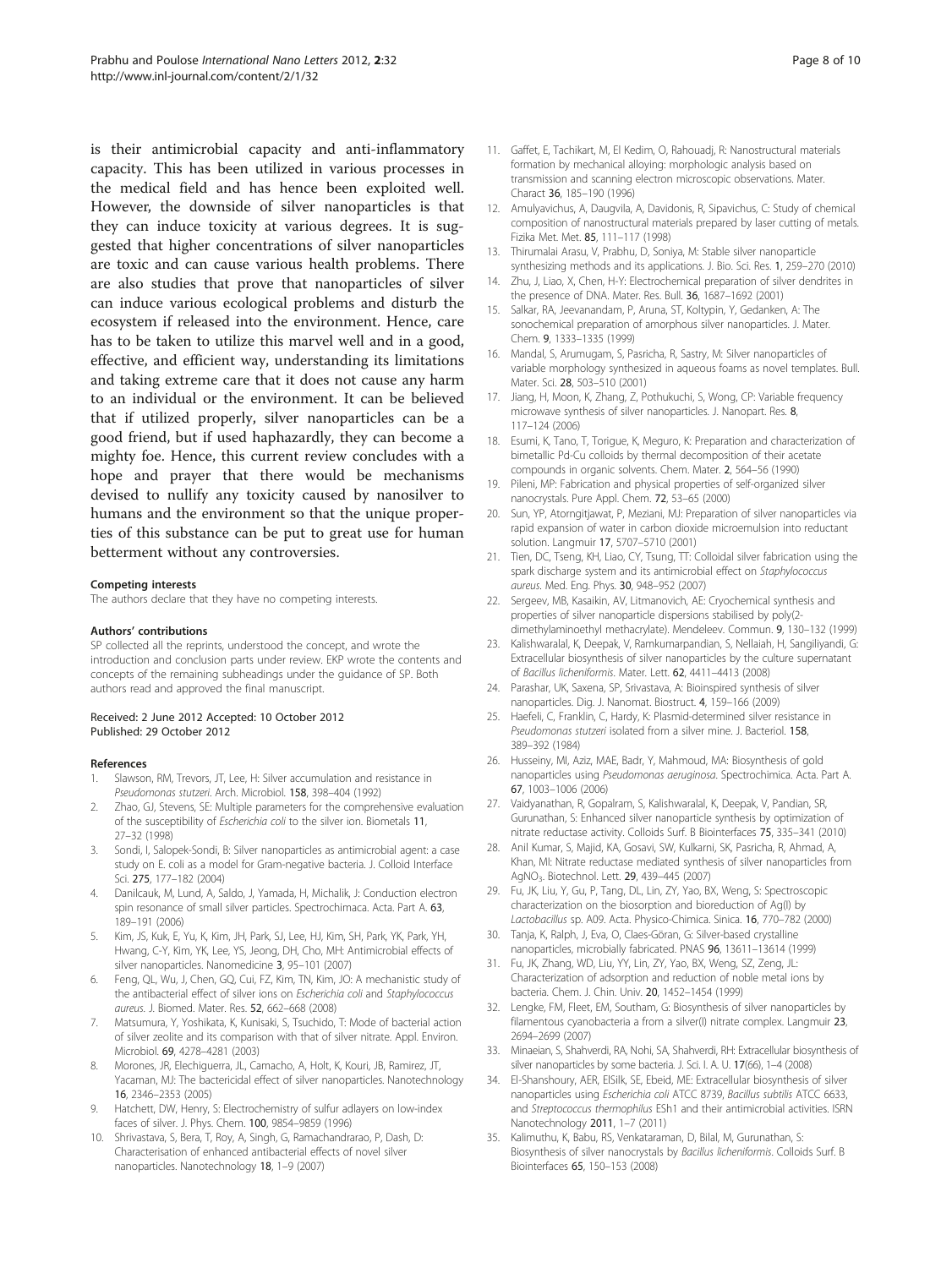- <span id="page-8-0"></span>36. Sintubin, L, De Windt, W, Dick, J, Mast, J, van der Ha, D, Verstraete, W, Boon, N: Lactic acid bacteria as reducing and capping agent for the fast and efficient production of silver nanoparticles. Appl. Microbiol. Biotechnol. 84, 741–749 (2009)
- 37. Mokhtari, M, Deneshpojouh, S, Seyedbagheri, S, Atashdehghan, R, Abdi, K, Sarkar, S, Minaian, S, Shahverdi, RH, Shahverdi, RA: Biological synthesis of very small silver nanoparticles by culture supernatant of Klebsiella pneumonia: the effects of visible-light irradiation and the liquid mixing process. Mater. Res. Bull. 44, 1415–1421 (2009)
- 38. Samadi, N, Golkaran, D, Eslamifar, A, Jamalifar, H, Fazeli, MR, Mohseni, FA: Intra/extracellular biosynthesis of silver nanoparticles by an autochthonous strain of Proteus mirabilis isolated from photographic waste. J. Biomed. Nanotechnol. 5, 247–253 (2009)
- 39. Kalishwaralal, K, Deepak, V, Pandiana, SBRK, Kottaisamy, M, BarathManiKanth, S, Kartikeyan, B, Gurunathan, S: Biosynthesis of silver and gold nanoparticles using Brevibacterium casei. Colloids Surf. B Biointerfaces 77, 257–262 (2010)
- 40. Mohanpuria, P, Rana, KN, Yadav, SK: Biosynthesis of nanoparticles: technological concepts and future applications. J. Nanopart. Res. 10, 507–517 (2008)
- 41. Mukherjee, P, Ahmad, A, Mandal, D, Senapati, S, Sainkar, SR, Khan, MI, Parischa, R, Ajaykumar, PV, Alam, M, Kumar, R, Sastry, M: Fungus mediated synthesis of silver nanoparticles and their immobilization in the mycelial matrix: a novel biological approach to nanoparticle synthesis. Nano Lett. 1, 515–519 (2001)
- 42. Ahmad, A, Mukherjee, P, Senapati, S, Mandal, D, Khan, MI, Kumar, R, Sastry, M: Extracellular biosynthesis of silver nanoparticles using the fungus Fusarium oxysporum. Colloids Surf. B Biointerfaces 28, 313–318 (2003)
- 43. Mukherjee, P, Ahmad, A, Mandal, D, Senapati, S, Sainkar, SR, Khan, MI, Ramani, R, Parischa, R, Ajayakumar, PV, Alam, M, Sastry, M, Kumar, R: Bioreduction of AuCl4<sup>−</sup> ions by the fungus, Verticillium sp. and surface trapping of the gold nanoparticles formed. Angew. Chem. Int. Ed 40, 3585–3588 (2001)
- 44. Chen, JC, Lin, ZH, Ma, XX: Evidence of the production of silver nanoparticles via pretreatment of Phoma sp. 3.2883 with silver nitrate. Lett. Appl. Microbiol. 37, 105–108 (2003)
- 45. Duran, N, Marcato, DP, Alves, LO, De Souza, G, Esposito, E: Mechanical aspect of biosynthesis of silver nanoparticles by several Fusarium oxysporum strains. J. Nanobiotechnology 3, 8–15 (2005)
- 46. Vigneshwaran, N, Kathe, AA, Varadarajan, PV, Nachane, RP, Balasubramanya, RH: Biomimetics of silver nanoparticles by white rot fungus, Phaenerochaete chrysosporium. Colloids Surf. B Biointerfaces 53, 55–59 (2006)
- 47. Bhainsa, CK, D'Souza, FS: Extracellular biosynthesis of silver nanoparticles using the fungus Aspergillus funigatus. Colloids Surf. B Biointerfaces 47, 160–164 (2006)
- 48. Vigneshwaran, N, Ashtaputre, NM, Varadarajan, PV, Nachane, RP, Paralikar, KM, Balasubramanya, RH: Biological synthesis of silver nanoparticles using the fungus Aspergillus flavus. Mater. Lett. 66, 1413–1418 (2007)
- 49. Basavaraja, S, Balaji, SD, Lagashetty, A, Rajasabd, AH, Venkataraman, A: Extracellular biosynthesis of silver nanoparticles using the fungus Fusarium semitectum. Mater. Res. Bull 43, 1164–1170 (2008)
- 50. Sanghi, R, Verma, P: Biomimetic synthesis and characterisation of protein capped silver nanoparticles. Bioresour. Technol. 100, 501–504 (2009)
- 51. Gade, A, Ingle, A, Bawaskar, M, Rai, M: Fusarium solani: a novel biological agent for extracellular synthesis of nanoparticles. J. Nanopart. Res. 11, 2079–2085 (2009)
- 52. Verma, VC, Kharwar, RN, Gange, AC: Biosynthesis of antimicrobial silver nanoparticles by the endophytic fungus Aspergillus clavatus. Nanomedicine 5, 33–40 (2010)
- 53. Jha, AK, Prasad, K, Prasad, K, Kulkarni, AR: Plant system: nature's nanofactory. Colloids Surf. B Biointerfaces 73, 219–223 (2009)
- 54. Gardea-Torresdey, JL, Gomez, E, Peralta-Videa, JR, Parsons, JG, Troiani, H, Jose-Yacaman, M: Alfalfa sprouts: a natural source for the synthesis of silver nanoparticles. Langmuir 19, 1357–1361 (2003)
- 55. Shankar, SS, Rai, A, Ahmad, A, Sastry, M: Rapid synthesis of Au, Ag, and bimetallic Au core–Ag shell nanoparticles using Neem (Azadirachta indica) leaf broth. J. Colloid Interface Sci. 275, 496–502 (2004)
- 56. Chandran, SP, Chaudhary, M, Pasricha, R, Ahmad, A, Sastry, M: Synthesis of gold nanotriangles and silver nanoparticles using Aloe vera plant extract. Biotechnol. Prog. 22, 577–583 (2006)
- 57. Huang, J, Li, Q, Sun, D, Lu, Y, Su, Y, Yang, X, Wang, H, Wang, Y, Shao, W, He, N: Biosynthesis of silver and gold nanoparticles by novel sundried Cinnamomum camphora leaf. Nanotechnol. 18, 1–11 (2007)
- 58. Jain, D, Kumar Daima, H, Kachhwaha, S, Kothari, SL: Synthesis of plantmediated silver nanoparticles using papaya fruit extract and evaluation of their anti microbial activities. Digest Journal of Nanomaterials and Biostructures 4, 557–563 (2009)
- 59. Sathishkumar, M, Sneha, K, Won, SW, Cho, C-W, Kim, S, Yun, Y-S: Cinnamon zeylanicum bark extract and powder mediated green synthesis of nanocrystalline silver particles and its bactericidal activity. Colloids Surf. B Biointerfaces 73, 332–338 (2009)
- 60. Bar, H, Bhui, KD, Sahoo, PG, Sarkar, P, De, PS, Misra, A: Green synthesis of silver nanoparticles using latex of Jatropha curcas. Colloids Surf. A Physicochem. Eng. Asp. 339, 134–139 (2009)
- 61. Ahmad, N, Sharma, S, Singh, VN, Shamsi, SF, Fatma, A, Mehta, BR: Biosynthesis of silver nanoparticles from Desmodium triflorum: a novel approach towards weed utilization. Biotechnology Research International 2011, 1–8 (2011). doi[:10.4061/2011/454090](http://dx.doi.org/10.4061/2011/454090)
- 62. Sathyavathi, R, Krishna, MB, Rao, SV, Saritha, R, Rao, DN: Biosynthesis of silver nanoparticles using Coriandrum sativum leaf extract and their application in nonlinear optics. Adv. Sci. Lett. 3, 138–143 (2010)
- 63. Mallikarjuna, K, Dillip, GR, Narasimha, G, John Sushma, N, Deva Prasad Raju, B: Phytofabrication and characterization of silver nanoparticles from Piper betle broth. Res. J. Nanosci. Nanotechnol. 2, 17–23 (2012)
- Kirsner, R, Orsted, H, Wright, B: Matrix metalloproteinases in normal and impaired wound healing: a potential role of nanocrystalline silver. Wounds 13, 5–10 (2001)
- 65. Tian, J, Wong, KK, Ho, CM, Lok, CN, Yu, WY, Che, CM, Chiu, JF, Tam, PK: Tropical delivery of silver nanoparticles promotes wound healing. Chem. Med. Chem. 2, 129–136 (2007)
- 66. Shin, SH, Ye, MK, Kim, HS, Kang, HS: The effects of nano-silver on the proliferation and cytokine expression by peripheral blood mononuclear cells. Int. Immunopharmacol. 7, 1813–1818 (2007)
- 67. Burrell, RE, McIntosh, CL, Morris, LR: Process of activating anti-microbial materials. Patent 5454886, 3 (1995)
- 68. Nano Bio Technology: Revolutionary medical bandage using nanotechnology to fight infection. [http://nanobiotechnews.com/](http://nanobiotechnews.com/revolutionary-medical-bandage-using-nanotechnology-to-fight-infection.html) [revolutionary-medical-bandage-using-nanotechnology-to-fight-infection.](http://nanobiotechnews.com/revolutionary-medical-bandage-using-nanotechnology-to-fight-infection.html) [html](http://nanobiotechnews.com/revolutionary-medical-bandage-using-nanotechnology-to-fight-infection.html) (2010). Accessed 15 Sept 2012
- 69. Alt, V, Bechert, T, Steinrücke, P, Wagener, M, Seidel, P, Dingeldein, E, Scheddin, D, Domann, E, Schnettler, R: Nanoparticulate silver. A new antimicrobial substance for bone cement. Orthopade 33, 885–892 (2004)
- 70. Morley, KS, Webb, PB, Tokareva, NV, Krasnov, AP, Popov, VK, Zhang, J, Roberts, CJ, Howdle, SM: Synthesis and characterisation of advanced UHMWPE/silver nanocomposites for biomedical applications. Eur. Polym. J. 43, 307–314 (2007)
- 71. Cohen, MS, Stern, JM, Vanni, AJ, Kelley, RS, Baumgart, E, Field, D, Libertino, JA, Summerhayes, IC: In vitro analysis of a nanocrystalline silver-coated surgical mesh. Surg. Infect. 8, 397–403 (2007)
- 72. Brady, MJ, Lissay, CM, Yurkovetskiy, AV, Sarwan, SP: Persistent silver disinfectant for environmental control of pathogenic bacteria. Am. J. Infect. Control 31, 208–214 (2003)
- 73. Zhou, W, Ma, YY, Yang, HA, Ding, Y, Luo, XG: A label-free biosensor based on silver nanoparticles array for clinical detection of serum p53 in head and neck squamous cell carcinoma. Int. J. Nanomed. 6, 381–386 (2011)
- 74. Lee, KJ, Nallathamby, PD, Browning, LM, Osgood, CJ, Xu, XHN: In vivo imaging of transport and biocompatibility of single silver nanoparticles in early development of zebra fish embryos. ACS Nano 1, 133–143 (2007)
- 75. Loo, C, Lowery, A, Halas, N, West, J, Drezek, R: Immunotargeted nanoshells for integrated cancer imaging and therapy. Nano Lett. 5, 709–711 (2005)
- 76. Di Vincenzo, GD, Giordano, CJ, Schriever, LS: Biologic monitoring of workers exposed to silver. Int. Arch. Occup. Environ. Health 56, 207–215 (1985)
- 77. Panyala, NR, Pena-Mendez, EM, Havel, J: Silver or silver nanoparticles: a hazardous threat to the environment and human health? J. Appl. Biomed. 6, 117–129 (2008)
- 78. Allsopp, M, Walters, A, Santillo, D: Nanotechnologies and Nanomaterials in Electrical and Electronic Goods: A Review of Uses and Health Concerns. Greenpeace Research Laboratories, London (2007)
- 79. Hussain, SM, Hess, KL, Gearhart, JM, Geiss, KT, Schlager, JJ: In vitro toxicity of nanoparticles in BRL 3A rat liver cells. Toxicol. In Vitro 19, 975–983 (2005)
- Soto, KF, Murr, LE, Garza, KM: Cytotoxic responses and potential respiratory health effects of carbon and carbonaceous nanoparticulates in the Paso del Norte airshed environment. Int. J. Environ. Res. Public Health 5, 12–25 (2008)